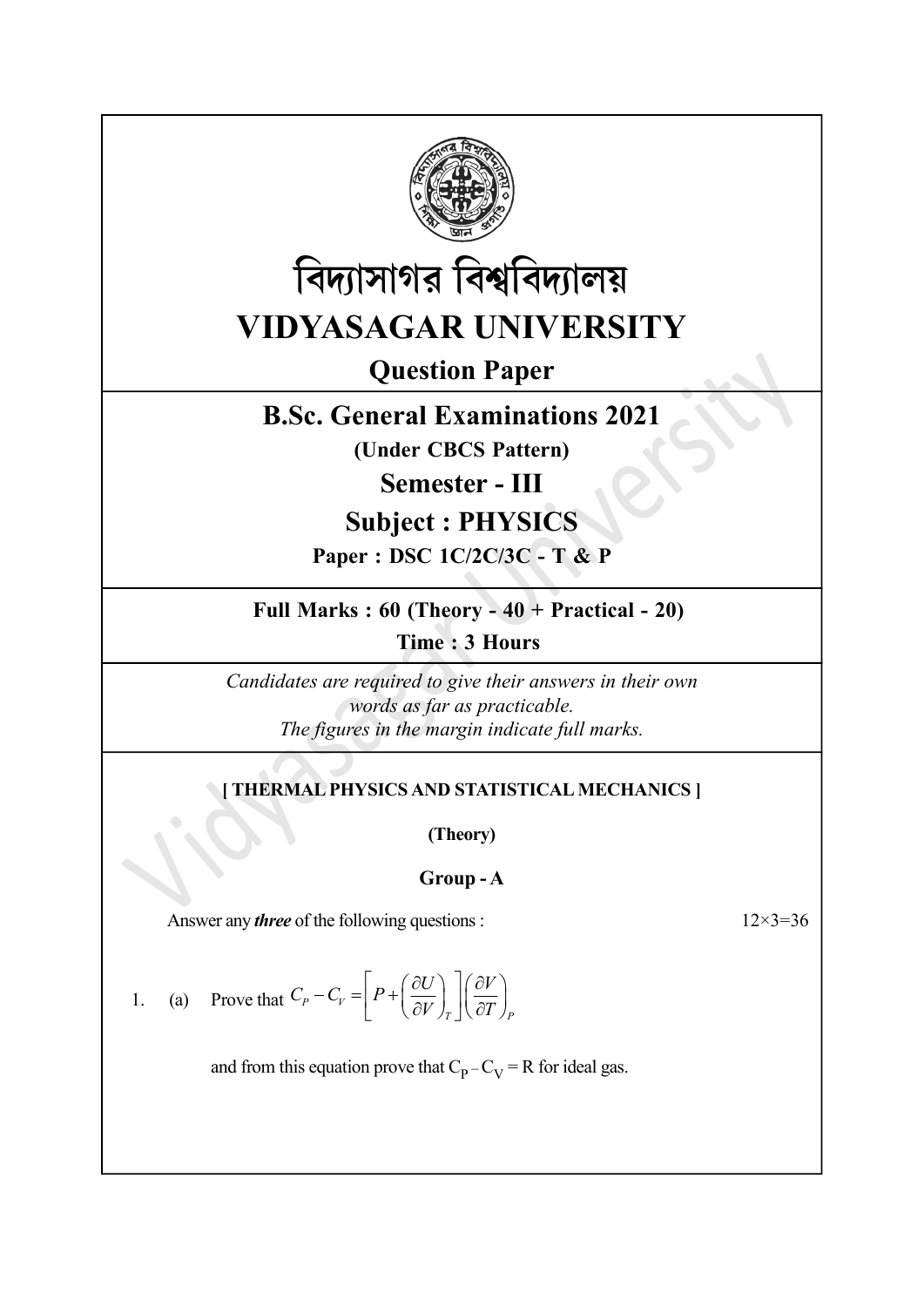- (b) Prove that the slope of adiabatic process is more than slope of isothermal process.
- (c) Calculate the work done when a gram molecule of an ideal gas expands isothermally at 27°C to double of its original volume. Take  $R = 8.3$  J mol<sup>-1</sup>k<sup>-1</sup>.
- (d) State 1st law of Thermodynamics. Starting from this law, derive the relation between pressure and volume of an ideal gas in an adiabatic process.

 $3+2+2+(2+3)$ 

- 2. (a) A carnot engine operates between 227 °C and 127 °C. It absorbs  $6 \times 10^4$  cal of Heat at higher temperature. How much work per cycle is this engine capable of doing? What is the efficiency of this engine.
	- (b) Define the coefficient of performance of a refrigerator.
	- (c) Prove that for an irreversible change, net change in entropy will be positive.
	- (d) A mass *m* of water at temperature  $T_1$  is isobarically and adiabatically mixed with an equal mass  $m$  of water at  $T_2$ . Show that the entropy change of the Universe is

$$
2mc_p \ln \frac{T_1 + T_2}{2\sqrt{T_1 T_2}}.
$$
\n(2+2)+2+3+3

3. (a) Prove that 
$$
Tds = C_p dT - T \left(\frac{\partial V}{\partial T}\right)_P dP
$$
.

- (b) Calculate the latent heat of ice, given that change of pressure by one atmosphere changes the melting point of ice by 0.0074ºC and when one gm of ice melts its volume changes by 0.0907 CC.
- (c) For Vanderwaals gas calculate  $C_p C_V$ .
- (d) Show that Joule Thomson effect is a isenthalpic process.  $3+3+4+2$
- 4. (a) Find energy distribution law from Maxwell's speed distribution law.
	- (b) Calculate the ratio of  $V_{rms}$ ,  $V_{average}$  and  $V_{most\ probable}$ .
	- (c) Calculate the mean free path of Argon at 25<sup>o</sup>C and 1 atm. Given  $\sigma = 2.56 \stackrel{0}{A}$  and

 $K = 1.38 \times 10^{-16}$  erg/Kelvin.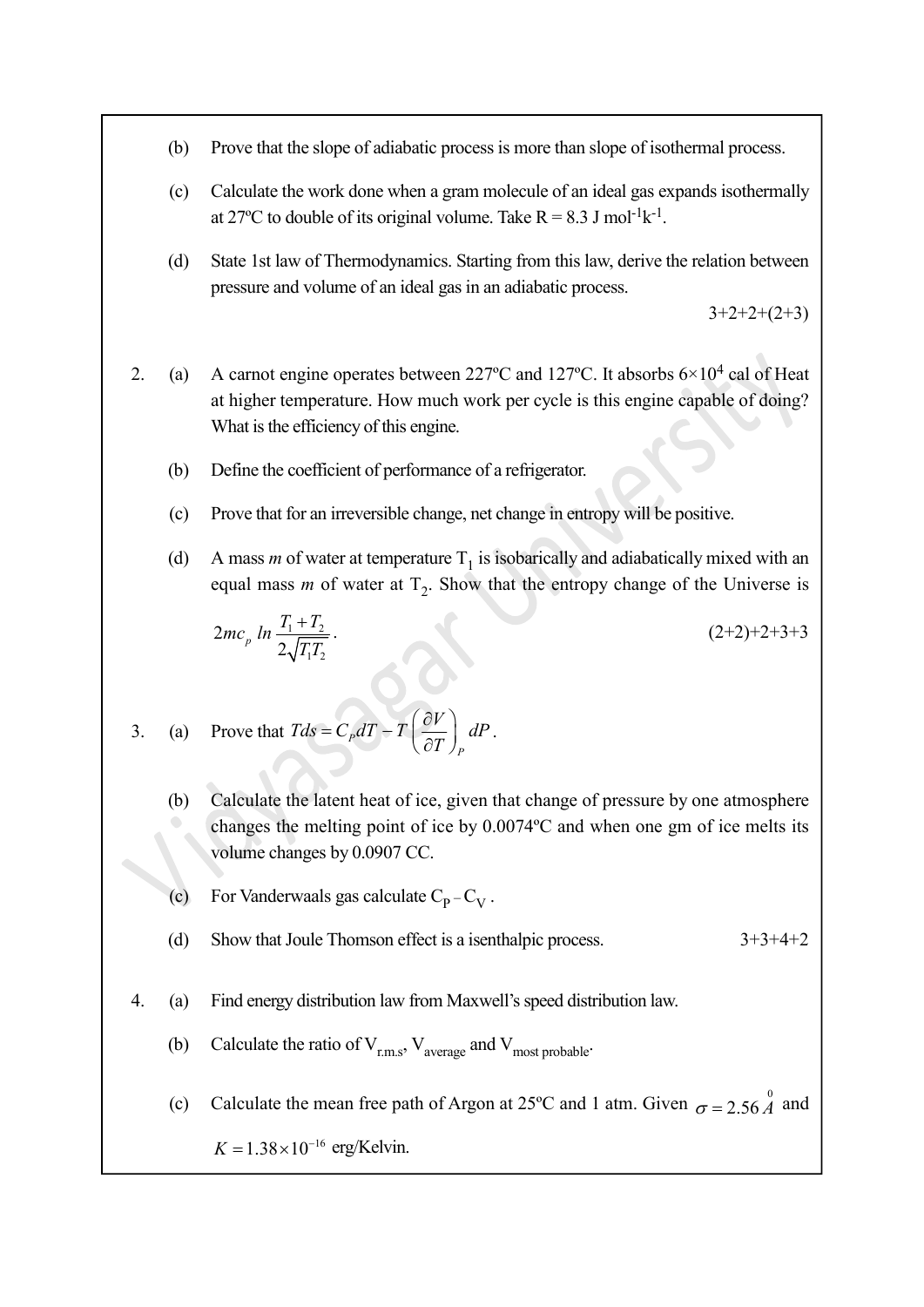(d) Define degrees of freedom of a system. State the classical equipartition theorem.

 $3+2+3+(2+2)$ 

- 5. (a) Derive Planck's law of radiation. Explain wien's law and Rayleigh-Jeans law from Planck's law.
	- (b) Prove Newton's law of cooling from Stefan Boltzman law.
	- (c) A body cools down from 60ºC to 50ºC in 10 minutes. If room temperature is 25ºC and if Newton's law of cooling is applicable, then what will be the temperature of the body in next 10 minutes?  $(4+3)+2+3$
- 6. (a) Write down the main assumptions of Fermi-Dirac Statistics.
	- (b) What do you mean by fermi energy?
	- (c) 3 distinguishable particles distributed in two cells. Write down no. of macrostates and no. of microstates.
	- (d) Show the phase diagram of a linear harmonic oscillator.
	- (e) How two spin half particles can be distributed in three energy levels?

 $2+2+3+3+2$ 

#### Group - B

Answer any *two* of the following questions :  $2 \times 2 = 4$ 

- 7. What is inversion temperature?
- 8. Prove that  $\gamma = 1 + \frac{2}{c}$ f , where the symbols have usual meanings.
- 9. Show that for Isothermal-Isobaric process Gibbs free energy is constant.
- 10. Write down the difference between Joule-Thompson Expansion and adiabatic expansion.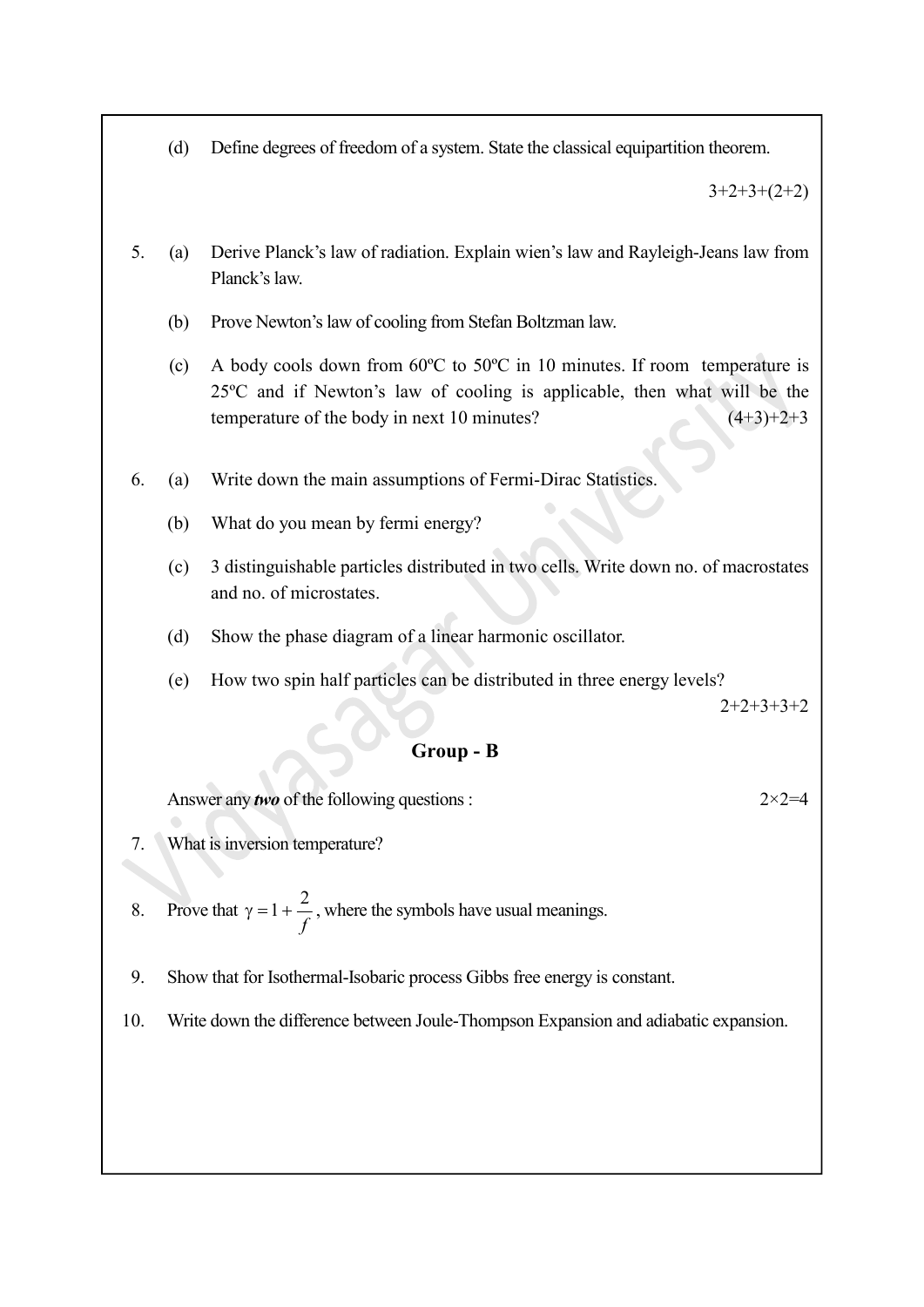| বঙ্গানুবাদ |                                                                                                                                                                                                          |  |  |  |
|------------|----------------------------------------------------------------------------------------------------------------------------------------------------------------------------------------------------------|--|--|--|
| বিভাগ-ক    |                                                                                                                                                                                                          |  |  |  |
|            | নীচের যেকোনো <i>তিনটি</i> প্রশ্নের উত্তর দাও :<br>৩৩=৩×১                                                                                                                                                 |  |  |  |
|            | (ক) প্রমাণ করো $C_P - C_V = \left  P + \left( \frac{\partial U}{\partial V} \right)_r \left  \left( \frac{\partial V}{\partial T} \right)_p \right  \right $                                             |  |  |  |
|            | এই সমীকরণটি ব্যবহার করে প্রমাণ করো $\rm C_p$ – $\rm C_V$ = $\rm R$ (আদর্শ গ্যাসের ক্ষেত্রে)।                                                                                                             |  |  |  |
| (খ)        | প্রমাণ করো রুদ্ধতাপীয় প্রক্রিয়ার লেখচিত্রের নতি সমোষ্ণ প্রক্রিয়ার লেখচিত্রের নতি অপেক্ষা<br>বেশি হয়।                                                                                                 |  |  |  |
| $($ গ)     | এক গ্রাম অণু আদর্শ গ্যাসের আয়তন 27°C উষ্ণতায় সমোষ্ণ প্রক্রিয়ার দ্বিগুণ করা হল কৃতকার্য<br>নির্ণয় করো। (ধর R=8.3J mol $^{-1}$ k $^{-1}$ )                                                             |  |  |  |
| (ঘূ)       | তাপগতিবিদ্যার প্রথম সূত্রটি বিবৃত করো। এই সূত্র থেকে আদর্শ গ্যাসের ক্ষেত্রে রুদ্ধতাপ প্রক্রিয়ায়<br>চাপ ও আয়তনের মধ্যে সম্পর্ক নির্ণয় করো।<br>$(0+2+2+(-1)$                                           |  |  |  |
| (ক)<br>২।  | একটি কার্নো ইঞ্জিন 227°C ও $127$ °C উষ্ণতার মধ্যে ক্রিয়াশীল। উচ্চ উষ্ণতায় এটি $6\times10^4$ Cal<br>তাপ শোষণ করে, প্রতি একক আবর্তনে ইঞ্জিনটি কত কার্য করতে সক্ষম ? ইঞ্জিনটির কর্মদক্ষতা নির্ণয়<br>করো। |  |  |  |
| (খ)        | রেফ্রিজারেটরের ক্রিয়াগুণাঙ্ক বলতে কি বোঝ?                                                                                                                                                               |  |  |  |
| (9)        | প্রমাণ করো অপ্রত্যাবর্তক চক্রে মোট এনট্রপির পরিবর্তন ধনাত্বক।                                                                                                                                            |  |  |  |
| (ঘৃ)       | $\mathrm{T}_1$ উষ্ণতার m ভরের জলের  সঙ্গে $\mathrm{T}_2$ উষ্ণতার m ভরের জল সমচাপীয় ও রুদ্ধতাপীয় প্রক্রিয়ায়                                                                                           |  |  |  |
|            | মেশানো হল প্রমাণ করো মহাবিশ্বের এনট্রপির পরিবর্তন হল $-2mc_p\ ln\frac{I_1+I_2}{2\sqrt{I_1I_2}}$                                                                                                          |  |  |  |
|            | ৩। (ক) প্রমাণ করো $Tds = C_p dT - T \left(\frac{\partial V}{\partial T}\right)_P dP$                                                                                                                     |  |  |  |
| (খ)        | বরফের লীনতাপ নির্ণয় করো। যখন 1 অ্যাটমোসফিয়ার চাপের পরিবর্তনে বরফের গলনাঙ্কের<br>পরিবর্তন হয় $0.0074$ °C এবং এক গ্রাম বরফ গলনে আয়তনের পরিবর্তন হয় $0.0907 \, \mathrm{CC}$ ।                          |  |  |  |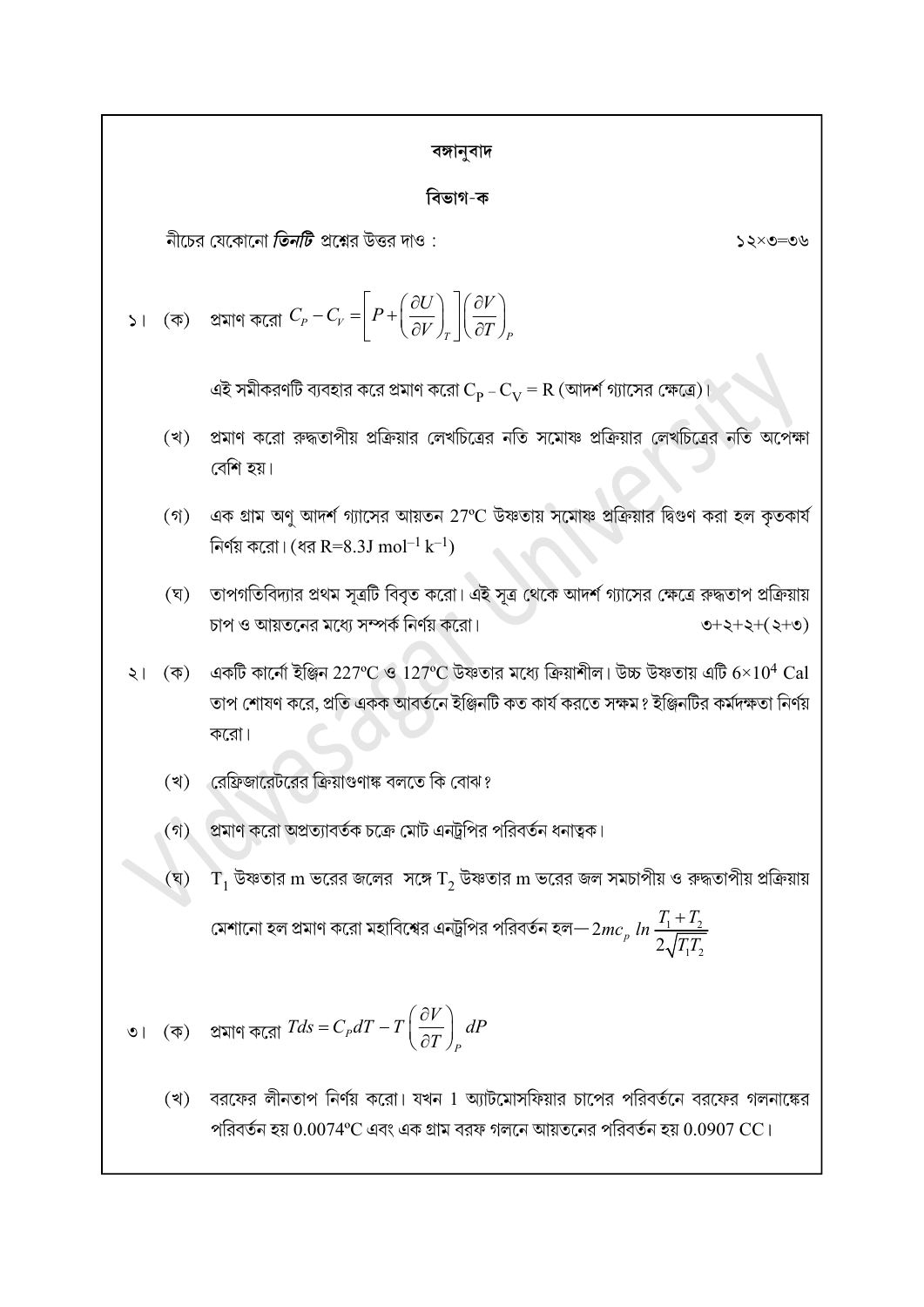- ভ্যান-ডার ওয়ালস্ গ্যাসের ক্ষেত্রে  $\rm C_p$   $\rm C_V$  নির্ণয় করো।  $($ গ)
- দেখাও জ্জ টমসন প্রসারণ হল সম-এনথ্যালপির প্রক্রিয়া।  $(\nabla)$  $0 + 0 + 8 + 3$
- 8 |  $(\overline{\Phi})$ ম্যাক্সওয়েলের বেগ বন্টন সূত্র থেকে শক্তি বন্টন সূত্রটি নির্ণয় করো।
	- r.m.s গতিবেগ, গড় গতিবেগ ও সর্বাপেক্ষা সম্ভাব্য গতিবেগের অনুপাত নির্ণয় করো। (খ)
	- (গ)  $-25^{\circ}$ C উষ্ণতায় ও 1 atm চাপে আর্গন গ্যাসের গড় মুক্ত পথ নির্ণয় করো। ( $\sigma = 2.56 \stackrel{0}{A}$  and  $K = 1.38 \times 10^{-16}$  আৰ্গ/কেলভিন)
	- সংস্থার স্বাধীনতার মাত্রা বলতে কি বোঝ? শক্তির সমবিভাজন নীতিটি লেখো। ত+২+৩+(২+২) (ঘৃ)
- প্ল্যাঙ্কের সূত্রটি প্রতিষ্ঠা করো। প্ল্যাঙ্কের সূত্র থেকে ভিন ও র্যালে-জিনসের বন্টন সূত্রটি প্রতিষ্ঠা  $\left( \overline{\phi }\right)$  ।  $\delta$ করো।
	- স্টিফান বোলজ্ম্যান সূত্র থেকে নিউটনের শীতলীকরণ সূত্রটি প্রতিষ্ঠা করো। (খ্)
	- (গ) একটি বস্তু 10 মিনিটে 60°C থেকে 50°C পর্যন্ত শীতল হয়। যদি ঘরের উষ্ণতা 25°C হয় এবং নিউটনের শীতলীকরণের সত্র এক্ষেত্রে প্রযোজ্য হয়, তবে পরবর্তী 10 মিনিটে ওই বস্তুর উষ্ণতা কত হবে?  $0 + 5 + 0 + 8$
- ৬। (ক) ফার্মি-ডিরাক পরিসংখ্যানের প্রধান স্বীকার্যগুলি লেখো।
	- (খ) ফার্মি শক্তিস্তর বলতে কি বোঝ?
	- $(5)$ তিনটি বিভেদ্য কণাকে দুটি দশা কোশে বণ্টিত করলে কতগুলি ম্যাক্রো এবং মাইক্রো অবস্থা পাওয়া যাবে?
	- (ঘ) একমাত্রিক রৈখিক সমঞ্জস কম্পকের দশাপথের সমীকরণ ও প্রকৃতি নির্ণয় করো।
	- (ঙ) দুটি  $\frac{1}{2}$  স্পিন কণাকে তিনটি শক্তিস্তরে কিভাবে বিন্যস্ত করা যাবে? 5+5+6+6+5

#### বিভাগ-খ

নীচের যেকোনো দুটি প্রশ্নের উত্তর দাও:

২ $\times$ ২ $=$ ৪

উৎক্ৰম তাপমাত্ৰা বলতে কি বোঝ?  $9<sub>1</sub>$